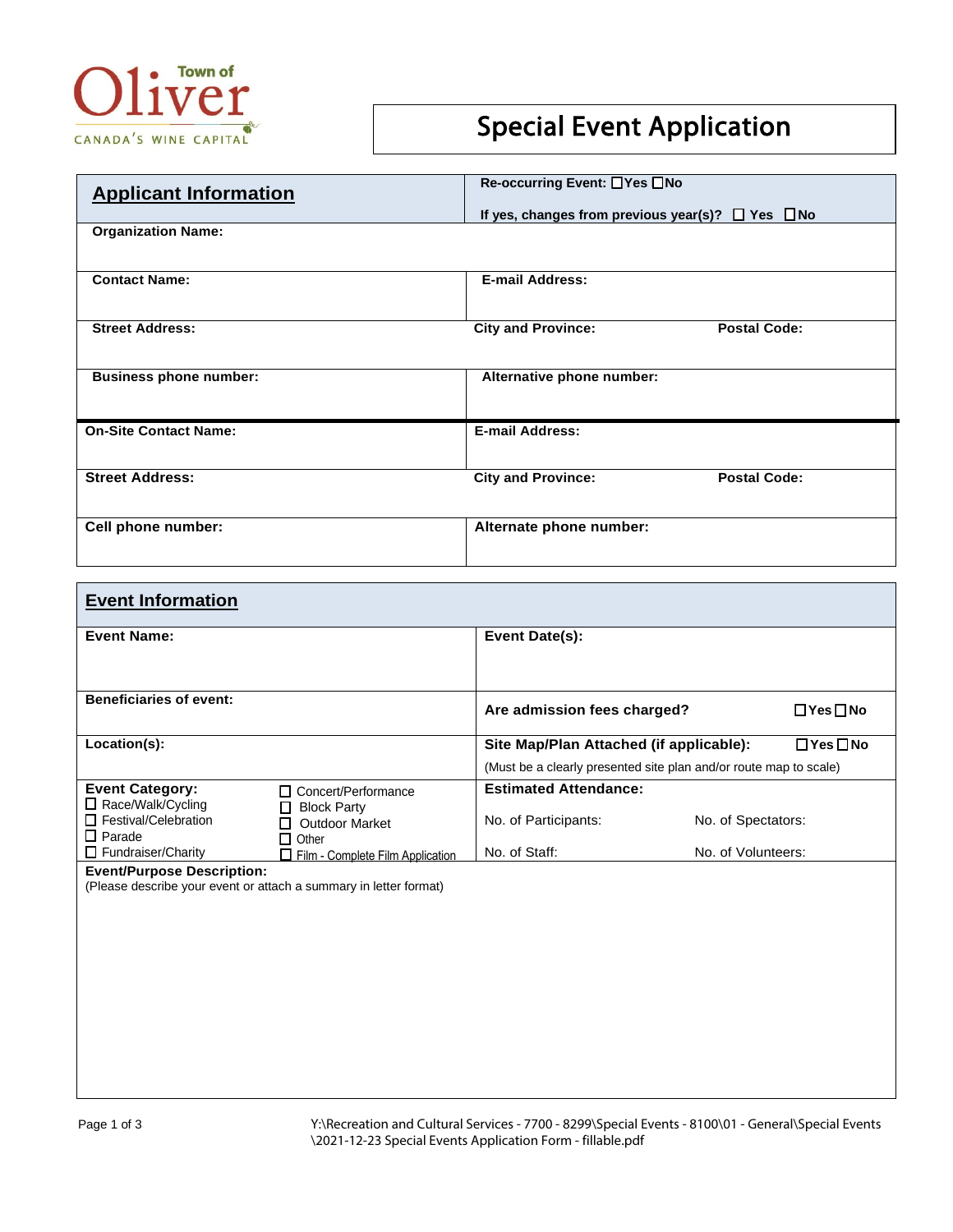|                                                                              | Event Schedule (list times for each day):                                                                                                                                                                                                                                                                     |              |            |                                                                                                                                                          |  |
|------------------------------------------------------------------------------|---------------------------------------------------------------------------------------------------------------------------------------------------------------------------------------------------------------------------------------------------------------------------------------------------------------|--------------|------------|----------------------------------------------------------------------------------------------------------------------------------------------------------|--|
| Date:                                                                        | Set Up Starts:                                                                                                                                                                                                                                                                                                | Event Start: | Event End: | Clean Up Ends:                                                                                                                                           |  |
| Date:                                                                        | Set Up Starts:                                                                                                                                                                                                                                                                                                | Event Start: | Event End: | Clean Up Ends:                                                                                                                                           |  |
| Date:                                                                        | Set Up Starts:                                                                                                                                                                                                                                                                                                | Event Start: | Event End: | Clean Up Ends:                                                                                                                                           |  |
| Date:                                                                        | Set Up Starts:                                                                                                                                                                                                                                                                                                | Event Start: | Event End: | Clean Up Ends:                                                                                                                                           |  |
|                                                                              | <b>Notification Plan</b><br>It is necessary that all residents and businesses not participating in your event are aware of the activity and are minimally impacted<br>by it. Notice should include contact information, type, time and date of event. Notice should be given at least 2 weeks prior to event. |              |            |                                                                                                                                                          |  |
|                                                                              | Written notification to be provided to all businesses and residents attached:                                                                                                                                                                                                                                 |              |            | $\Box$ Yes $\Box$ No                                                                                                                                     |  |
| <b>Traffic Control</b>                                                       | management plan, including a route map)                                                                                                                                                                                                                                                                       |              |            | (Events requiring road closures must be received at least 12 weeks prior to the event and will require the approval of a traffic safety and              |  |
|                                                                              | Have you attached your *approved Traffic Safety Plan, including marshaling information for street occupancy?<br>Infrastructure prior to submission of application, if applicable.                                                                                                                             |              |            | $\Box$ Yes $\Box$ No<br>*Approval of your Traffic Safety Plan must be obtained from the Director of Operations and/or the Ministry of Transportation and |  |
|                                                                              | $\Box$ Yes $\Box$ No<br>Does your event require road closures or roadways and/or sidewalks blocked off?                                                                                                                                                                                                       |              |            |                                                                                                                                                          |  |
|                                                                              | Do you require assistance of Law Enforcement to manage traffic? If so, contact the RCMP directly.<br>$\Box$ Yes $\Box$ No                                                                                                                                                                                     |              |            |                                                                                                                                                          |  |
|                                                                              | $\Box$ Yes $\Box$ No<br>Will *Certified Traffic Control Persons be utilized during your event?                                                                                                                                                                                                                |              |            |                                                                                                                                                          |  |
|                                                                              | Please describe your plan for emergency vehicle access to and during the event:                                                                                                                                                                                                                               |              |            |                                                                                                                                                          |  |
|                                                                              |                                                                                                                                                                                                                                                                                                               |              |            |                                                                                                                                                          |  |
|                                                                              |                                                                                                                                                                                                                                                                                                               |              |            |                                                                                                                                                          |  |
|                                                                              |                                                                                                                                                                                                                                                                                                               |              |            |                                                                                                                                                          |  |
|                                                                              |                                                                                                                                                                                                                                                                                                               |              |            |                                                                                                                                                          |  |
|                                                                              |                                                                                                                                                                                                                                                                                                               |              |            |                                                                                                                                                          |  |
| <b>Parking</b>                                                               |                                                                                                                                                                                                                                                                                                               |              |            |                                                                                                                                                          |  |
| Please provide a brief description of how event parking will be coordinated: |                                                                                                                                                                                                                                                                                                               |              |            |                                                                                                                                                          |  |
|                                                                              |                                                                                                                                                                                                                                                                                                               |              |            |                                                                                                                                                          |  |
|                                                                              |                                                                                                                                                                                                                                                                                                               |              |            |                                                                                                                                                          |  |

| Will a shuttle bus be used if parking is not available or contained with the available parking area?<br>$\Box$ Yes<br>$\Box$ No |                      |                                             |                      |
|---------------------------------------------------------------------------------------------------------------------------------|----------------------|---------------------------------------------|----------------------|
| <b>Equipment /Activities</b>                                                                                                    |                      |                                             |                      |
| Use of Amplified Public Address System:                                                                                         | $\Box$ Yes $\Box$ No | Access to electrical power source required: | $\Box$ Yes $\Box$ No |
| Will generators be used:                                                                                                        | $\Box$ Yes $\Box$ No | Access to electrical power source required: | $\Box$ Yes $\Box$ No |

Page 2 of 3 Y:\Recreation and Cultural Services - 7700 - 8299\Special Events - 8100\01 - General\Special Events\2021-12-23 Special Events Application Form - fillable.pdf